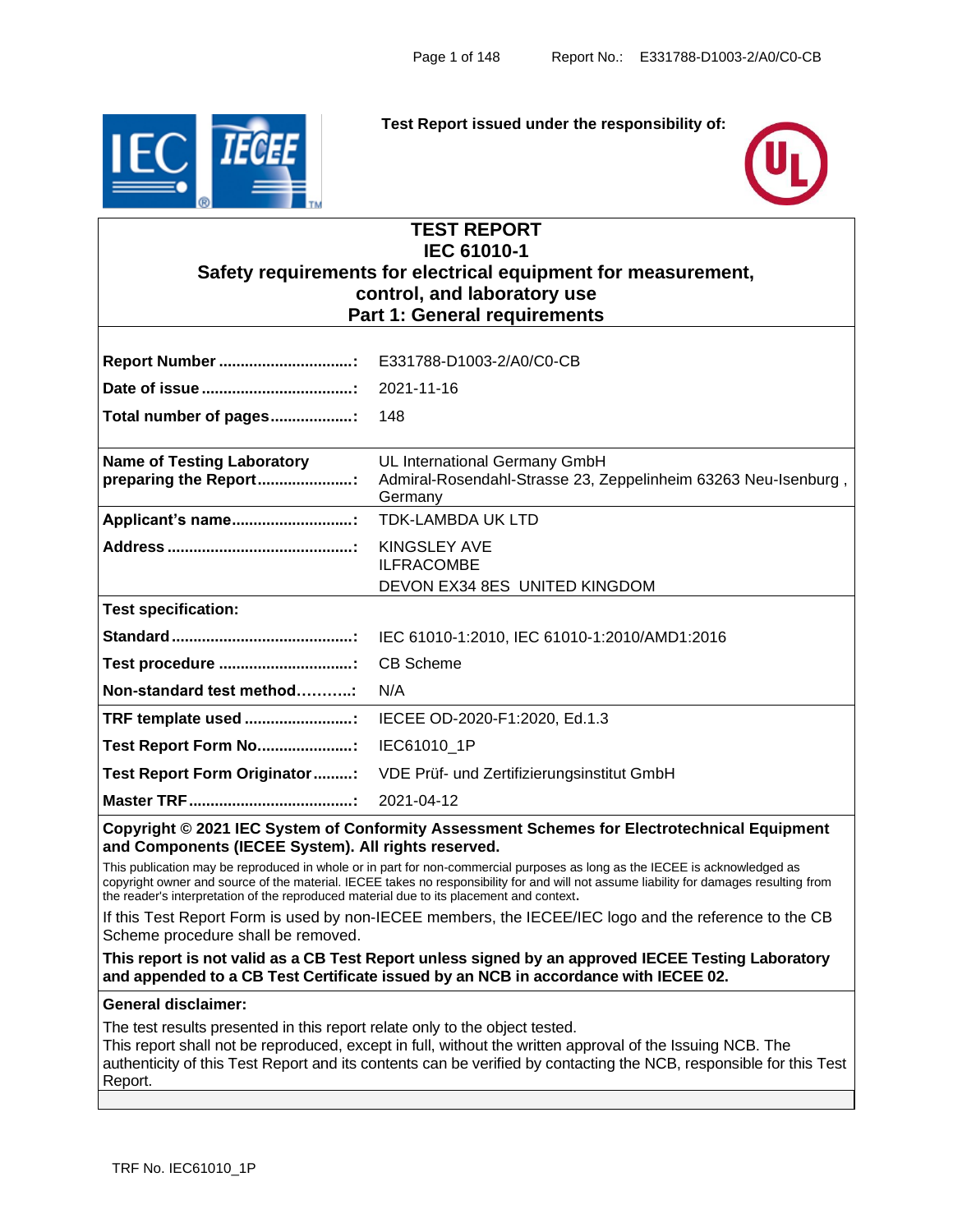| Test item description | Switch mode power supply                                                                           |
|-----------------------|----------------------------------------------------------------------------------------------------|
|                       | <b>TDK-LAMBDA</b>                                                                                  |
|                       | Same as Applicant                                                                                  |
| Model/Type reference: | NV175 Series; NV-175 Series; NV1-1G000 (See Model<br>Differences for details)                      |
|                       | NV175 Series; NV-175 Series:<br>100-240Vac (Nominal), 90-264V (Full Tolerance), 45-440Hz,<br>3Arms |
|                       | NV1-1G000 only:<br>88.9-240Vac (Nominal), 80-264V (Full Tolerance), 45-440Hz,<br>3Arms             |
|                       | (See Model Differences for details)                                                                |
|                       |                                                                                                    |

**Responsible Testing Laboratory (as applicable), testing procedure and testing location(s):**

| <b>CB Testing Laboratory:</b><br>[X]       |                                                                                            |                                 |  |
|--------------------------------------------|--------------------------------------------------------------------------------------------|---------------------------------|--|
|                                            | Admiral-Rosendahl-Strasse 23, Zeppelinheim 63263 Neu-<br>Isenburg, Germany                 |                                 |  |
| Tested by (name, function, signature) :    | Marcin Zurek, Project<br>handler                                                           | Heron Luch<br>Knyntal Wasikuski |  |
| Approved by (name, function, signature) :  | Krzysztof Wasilewski,<br>Review                                                            |                                 |  |
| <b>Testing procedure: CTF Stage 1:</b>     |                                                                                            |                                 |  |
| Testing location/address                   |                                                                                            |                                 |  |
| Tested by (name, function, signature) :    |                                                                                            |                                 |  |
| Approved by (name, function, signature) :  |                                                                                            |                                 |  |
| <b>Testing procedure: CTF Stage 2:</b>     |                                                                                            |                                 |  |
| Testing location/ address                  |                                                                                            |                                 |  |
| Tested by (name, function, signature) :    |                                                                                            |                                 |  |
| Witnessed by (name, function, signature) : |                                                                                            |                                 |  |
| Approved by (name, function, signature) :  |                                                                                            |                                 |  |
| <b>Testing procedure: CTF Stage 3:</b>     |                                                                                            |                                 |  |
| <b>Testing procedure: CTF Stage 4:</b>     |                                                                                            |                                 |  |
|                                            | TDK LAMBDA UK LTD.<br>KINGSLEY AVENUE, ILFRACOMBE DEVON EX34 8ES,<br><b>UNITED KINGDOM</b> |                                 |  |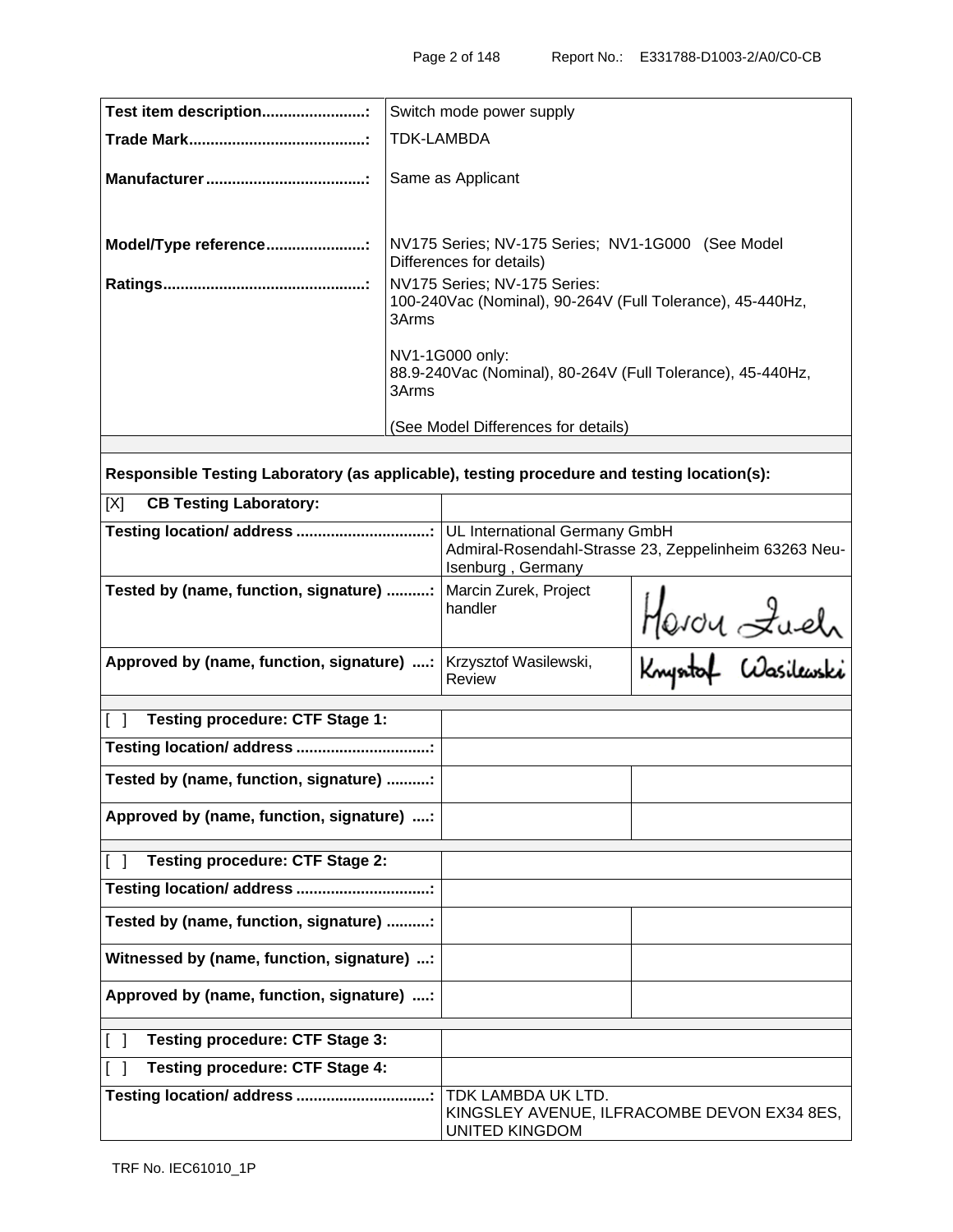| <b>Tested by (name, function, signature) :   M.Carter/ N.Marsh</b> |                | See Original Test report<br>for signatures. |
|--------------------------------------------------------------------|----------------|---------------------------------------------|
| Witnessed by(name, function, signature) :                          |                |                                             |
| Approved by (name, function, signature) :   T.Burgess              |                | See Original Test report<br>for signatures. |
| Supervised by (name, function, signature) :                        | Walter Hofmair | See Original Test report<br>for signatures. |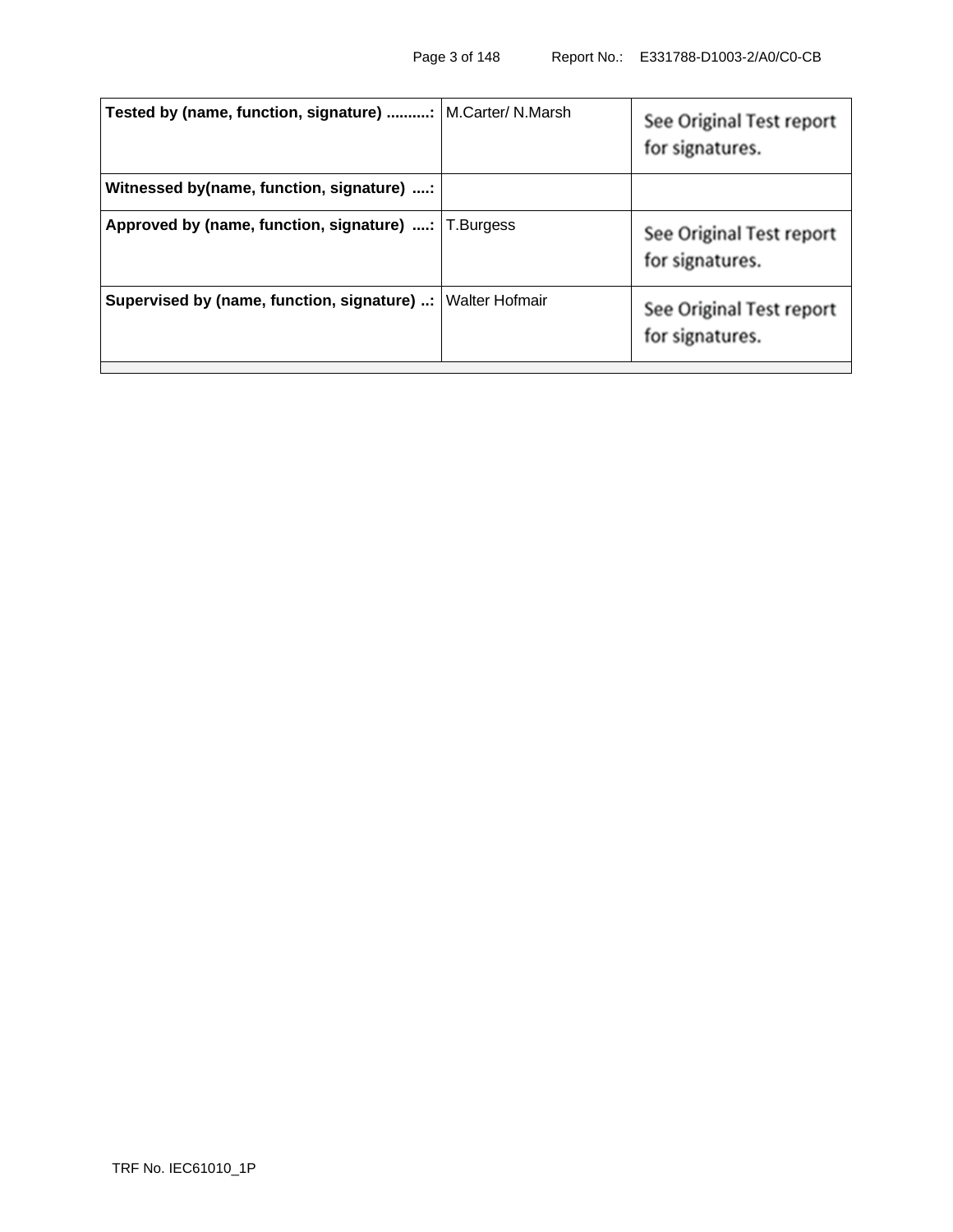| Document<br>No. | Documents included / attached to this report (description)                           | Page<br>No. |
|-----------------|--------------------------------------------------------------------------------------|-------------|
|                 | Refer to Appendix A of this report. All attachments are included within this report. |             |
|                 |                                                                                      |             |
|                 |                                                                                      |             |
|                 |                                                                                      |             |
|                 |                                                                                      |             |
|                 |                                                                                      |             |
|                 |                                                                                      |             |
|                 |                                                                                      |             |
|                 |                                                                                      |             |
|                 |                                                                                      |             |
|                 |                                                                                      |             |
|                 |                                                                                      |             |
|                 |                                                                                      |             |
|                 |                                                                                      |             |
|                 |                                                                                      |             |
|                 |                                                                                      |             |
|                 |                                                                                      |             |
|                 |                                                                                      |             |
|                 |                                                                                      |             |

|                            | Documents referenced by this report (available on request):                          |             |
|----------------------------|--------------------------------------------------------------------------------------|-------------|
| Document<br>Name or<br>No. | Documents description                                                                | Page<br>No. |
|                            | Refer to Appendix A of this report. All attachments are included within this report. |             |
|                            |                                                                                      |             |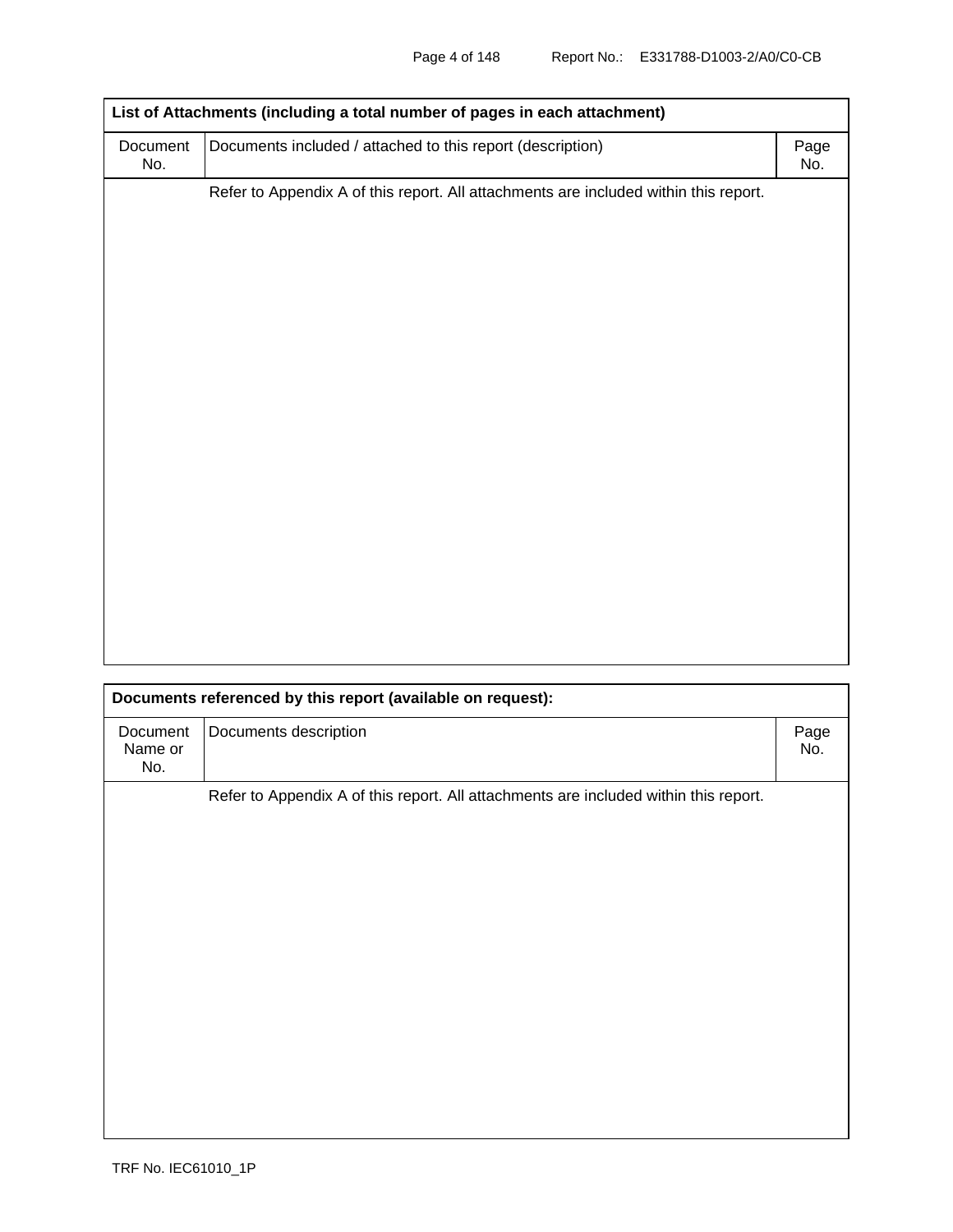| <b>Summary of testing:</b>                                                                                  |                                                                                                             |  |
|-------------------------------------------------------------------------------------------------------------|-------------------------------------------------------------------------------------------------------------|--|
| Refer to the Test List in Appendix B of this report if testing was performed as part of this evaluation.    |                                                                                                             |  |
|                                                                                                             |                                                                                                             |  |
|                                                                                                             |                                                                                                             |  |
|                                                                                                             |                                                                                                             |  |
|                                                                                                             |                                                                                                             |  |
|                                                                                                             |                                                                                                             |  |
|                                                                                                             |                                                                                                             |  |
| <b>Clause</b>                                                                                               | <b>Comment</b>                                                                                              |  |
| Refer to the Test List in Appendix B of this report if testing<br>was performed as part of this evaluation. | Refer to the Test List in Appendix B of this report if<br>testing was performed as part of this evaluation. |  |
|                                                                                                             |                                                                                                             |  |
|                                                                                                             |                                                                                                             |  |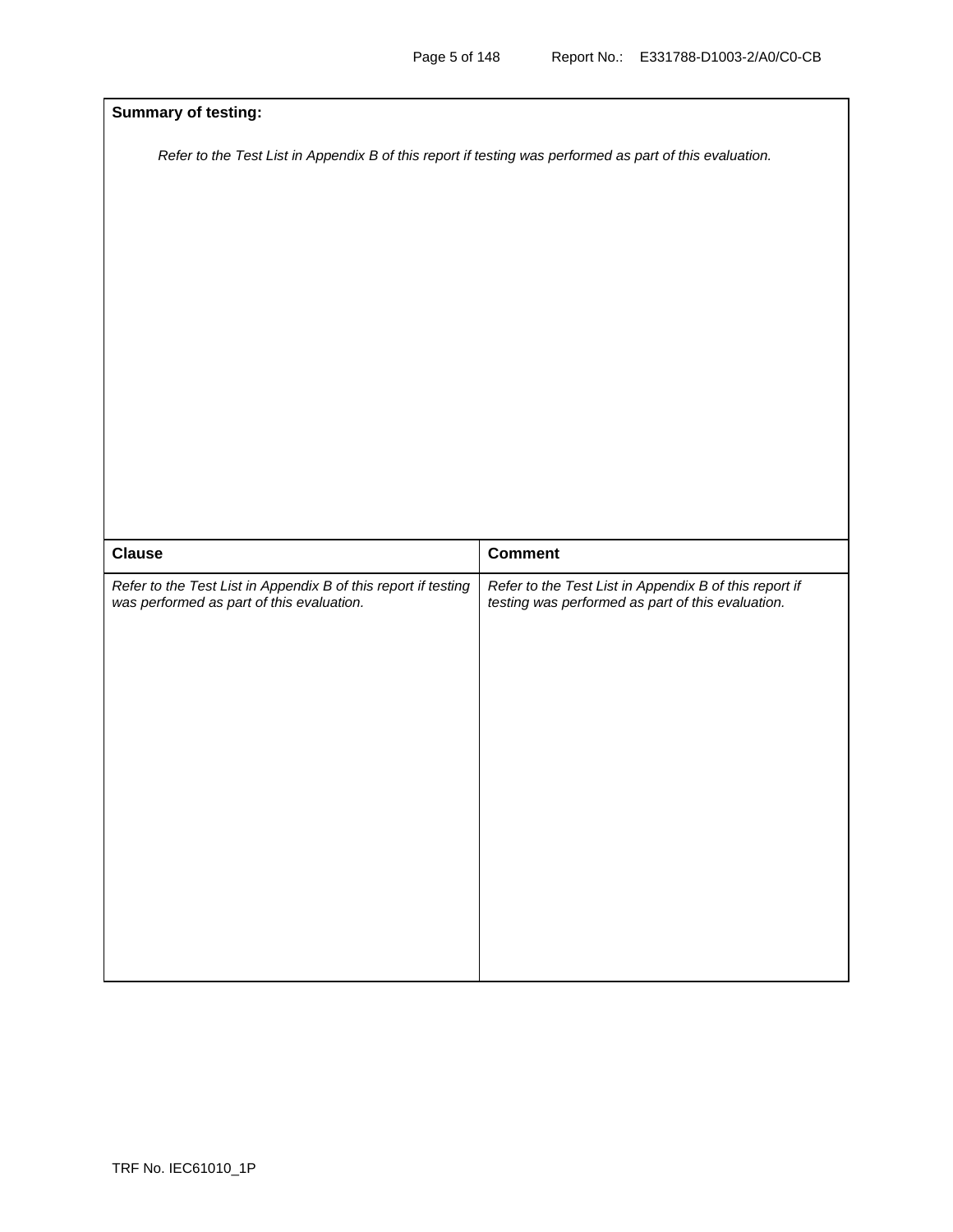| <b>Test Report History:</b><br>This report may consist of more than one report and is only valid with additional or previous issued<br>reports: |                                                                                                             |  |  |  |
|-------------------------------------------------------------------------------------------------------------------------------------------------|-------------------------------------------------------------------------------------------------------------|--|--|--|
| Report Ref. No.                                                                                                                                 | <b>Item</b>                                                                                                 |  |  |  |
| Refer to Report Modifications under General product<br>information for any modifications made to this report.                                   |                                                                                                             |  |  |  |
| Tests performed (name of test and test<br>clause):                                                                                              | <b>Testing location:</b>                                                                                    |  |  |  |
| Refer to the Test List in Appendix B of this report if<br>testing was performed as part of this evaluation.                                     | Refer to the Test List in Appendix B of this report if testing<br>was performed as part of this evaluation. |  |  |  |
| Summary of compliance with National Differences (List of countries addressed):<br>USA, Canada, EU Group                                         |                                                                                                             |  |  |  |
| [X] The product fulfils the requirements of IEC 61010-1:2010, IEC 61010-1:2010/AMD1:2016.                                                       |                                                                                                             |  |  |  |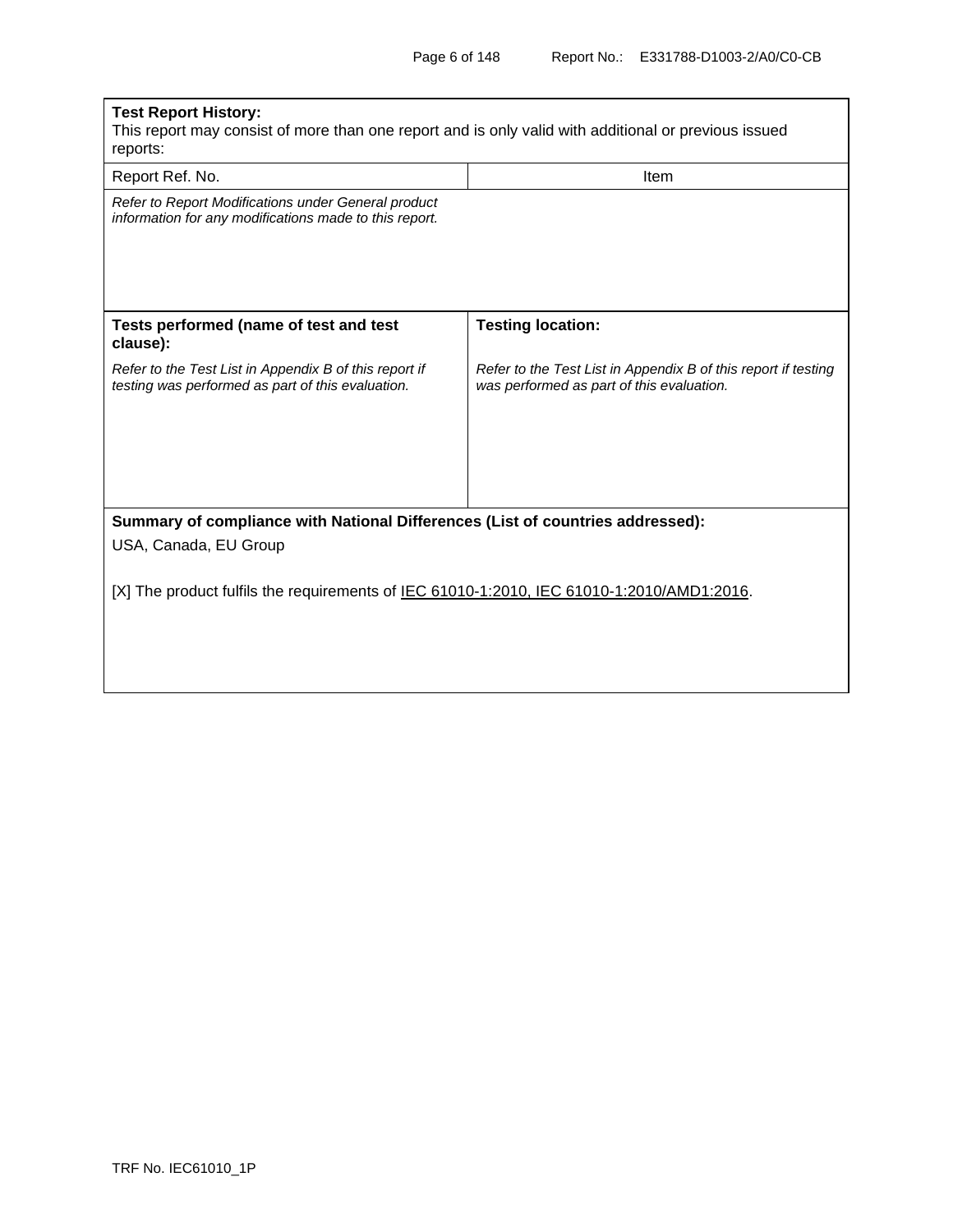**Statement concerning the uncertainty of the measurement systems used for the tests** 

(may be required by the product standard or client)

[ ] **Internal procedure used for type testing through which traceability of the measuring uncertainty has been established:**

**Procedure number, issue date and title:**

Calculations leading to the reported values are on file with the NCB and testing laboratory that conducted the testing.

[ ] **Statement not required by the standard used for type testing** 

(Note: When IEC or ISO standard requires a statement concerning the uncertainty of the measurement systems used for tests, this should be reported above. The informative text in parenthesis should be delete in both cases after selecting the applicable option)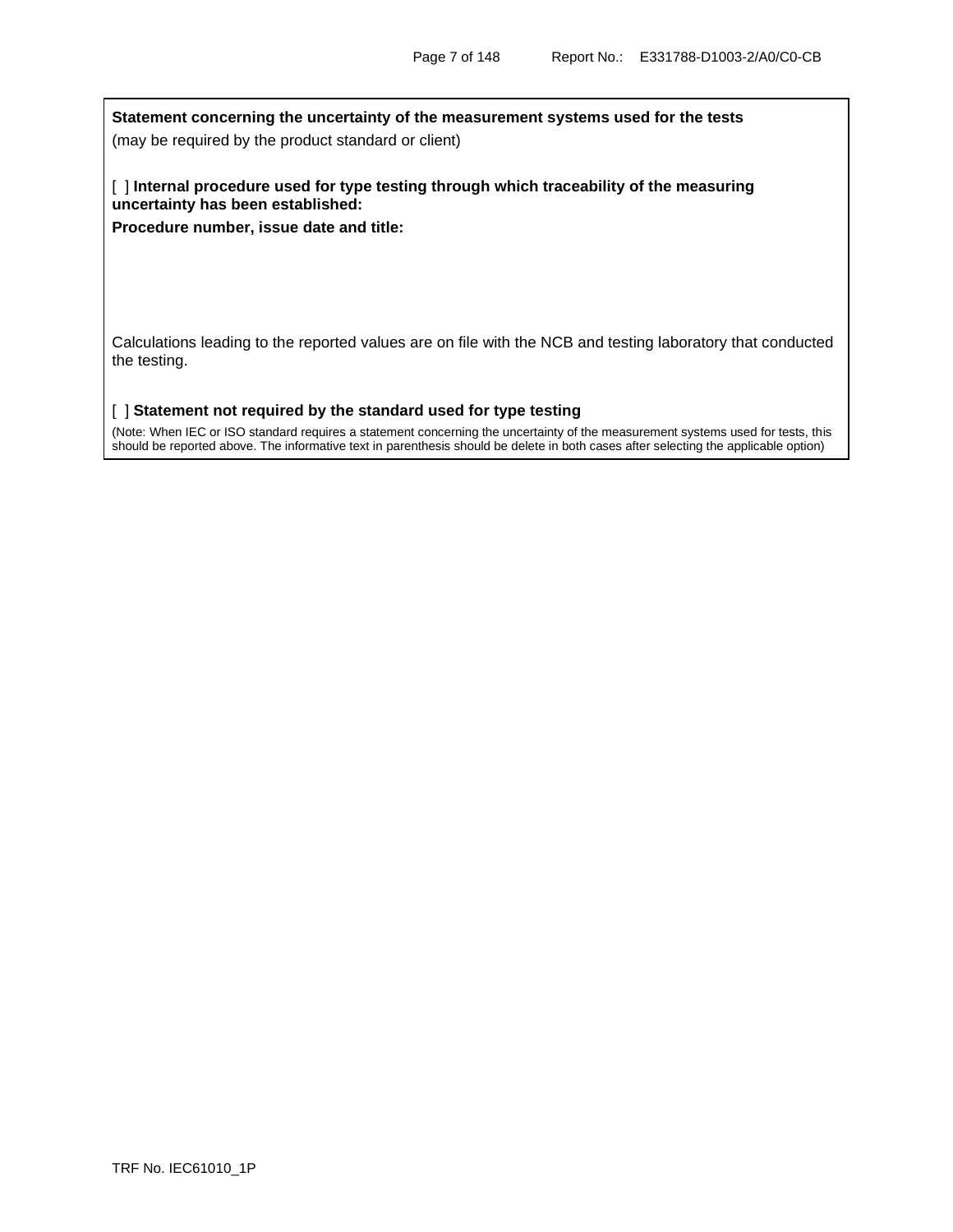## **Copy of marking plate**

**The artwork below may be only a draft. The use of certification marks on a product must be authorized by the respective NCBs that own these marks.**

*Refer to the enclosure(s) titled Marking Label in the Enclosures section in Appendix A of this report for a copy.*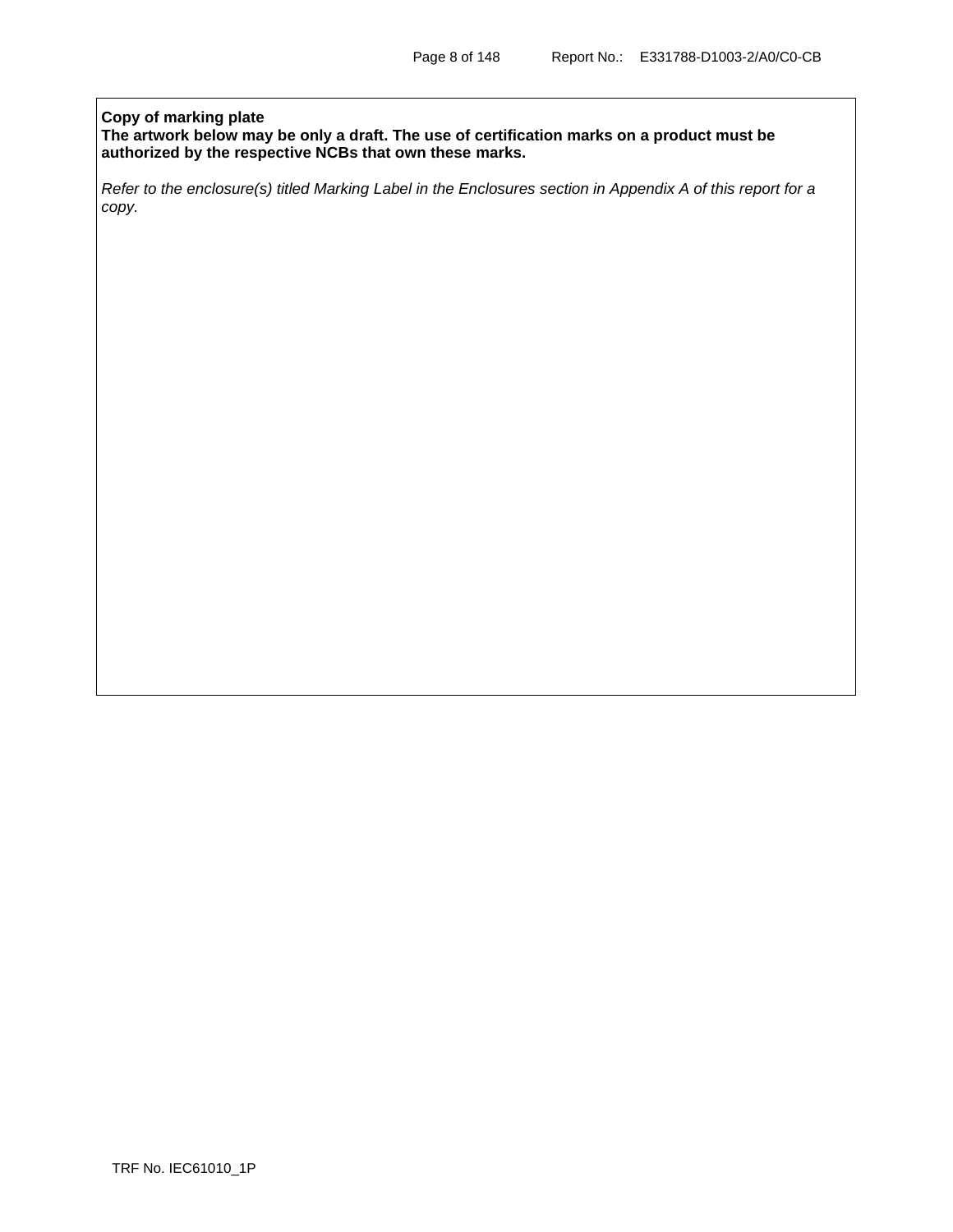| Test item particulars :                                                                                                                                                                                                                                                                                                                       |                                                                                                                                                                                                                                                                                                        |  |
|-----------------------------------------------------------------------------------------------------------------------------------------------------------------------------------------------------------------------------------------------------------------------------------------------------------------------------------------------|--------------------------------------------------------------------------------------------------------------------------------------------------------------------------------------------------------------------------------------------------------------------------------------------------------|--|
| Type of item:                                                                                                                                                                                                                                                                                                                                 | Laboratory                                                                                                                                                                                                                                                                                             |  |
| <b>Description of equipment function:</b>                                                                                                                                                                                                                                                                                                     | Switch mode power supply                                                                                                                                                                                                                                                                               |  |
| <b>Connection to mains supply:</b>                                                                                                                                                                                                                                                                                                            | To be determined in the end use<br>equipment or IEC inlet                                                                                                                                                                                                                                              |  |
| <b>Overvoltage category:</b>                                                                                                                                                                                                                                                                                                                  | Ш                                                                                                                                                                                                                                                                                                      |  |
| <b>Pollution degree:</b>                                                                                                                                                                                                                                                                                                                      | $\overline{2}$                                                                                                                                                                                                                                                                                         |  |
| <b>Means of protection:</b>                                                                                                                                                                                                                                                                                                                   | Class I (PE connected)                                                                                                                                                                                                                                                                                 |  |
| <b>Environmental conditions:</b>                                                                                                                                                                                                                                                                                                              | Extended (Specify): Temperature: 0 to<br>50°C (From 50 to 65°C the total output<br>power and the module current ratings are<br>both derated at 2.5% per deg C);<br>Humidity: 5 to 95% RH, non-condensing;<br>Air Pressure: 70kPa to 106kPa;<br>Altitude: -200m to 3000m (-H and -HR<br>models, 5000m). |  |
| For use in wet locations:                                                                                                                                                                                                                                                                                                                     | <b>No</b>                                                                                                                                                                                                                                                                                              |  |
| <b>Equipment mobility:</b>                                                                                                                                                                                                                                                                                                                    | Built-in                                                                                                                                                                                                                                                                                               |  |
| <b>Operating conditions:</b>                                                                                                                                                                                                                                                                                                                  | continuous                                                                                                                                                                                                                                                                                             |  |
| Overall size of equipment (W x D x H)                                                                                                                                                                                                                                                                                                         | 174 x 103 x 41 mm                                                                                                                                                                                                                                                                                      |  |
| Mass of equipment (kg):                                                                                                                                                                                                                                                                                                                       | 0.6 kg max                                                                                                                                                                                                                                                                                             |  |
| Marked degree of protection to IEC 60529:                                                                                                                                                                                                                                                                                                     | none                                                                                                                                                                                                                                                                                                   |  |
| Possible test case verdicts:                                                                                                                                                                                                                                                                                                                  |                                                                                                                                                                                                                                                                                                        |  |
| - Test case does not apply to the test object :                                                                                                                                                                                                                                                                                               | N/A (Not Applicable)                                                                                                                                                                                                                                                                                   |  |
| - Test object does meet the requirement                                                                                                                                                                                                                                                                                                       | P (Pass)                                                                                                                                                                                                                                                                                               |  |
| - Test object does not meet the requirement :                                                                                                                                                                                                                                                                                                 | F (Fail)                                                                                                                                                                                                                                                                                               |  |
| <b>Testing:</b>                                                                                                                                                                                                                                                                                                                               |                                                                                                                                                                                                                                                                                                        |  |
|                                                                                                                                                                                                                                                                                                                                               | 2018-09-13 to 2018-10-29                                                                                                                                                                                                                                                                               |  |
|                                                                                                                                                                                                                                                                                                                                               | 2018-09-17 to 2019-01-10                                                                                                                                                                                                                                                                               |  |
| General remarks:<br>The test results presented in this report relate only to the object tested.<br>This report shall not be reproduced, except in full, without the written approval of the Issuing NCB. The<br>authenticity of this Test Report and its contents can be verified by contacting the NCB, responsible for this<br>Test Report. |                                                                                                                                                                                                                                                                                                        |  |
| Throughout this report a point is used as the decimal separator.                                                                                                                                                                                                                                                                              |                                                                                                                                                                                                                                                                                                        |  |
| Manufacturer's Declaration per sub-clause 4.2.5 of IECEE 02:                                                                                                                                                                                                                                                                                  |                                                                                                                                                                                                                                                                                                        |  |
| The application for obtaining a CB Test Certificate<br>includes more than one factory location and a<br>declaration from the Manufacturer stating that the<br>sample(s) submitted for evaluation is (are)<br>representative of the products from each factory has                                                                             |                                                                                                                                                                                                                                                                                                        |  |
| When differences exist; they shall be identified in the General product information section.                                                                                                                                                                                                                                                  |                                                                                                                                                                                                                                                                                                        |  |
|                                                                                                                                                                                                                                                                                                                                               |                                                                                                                                                                                                                                                                                                        |  |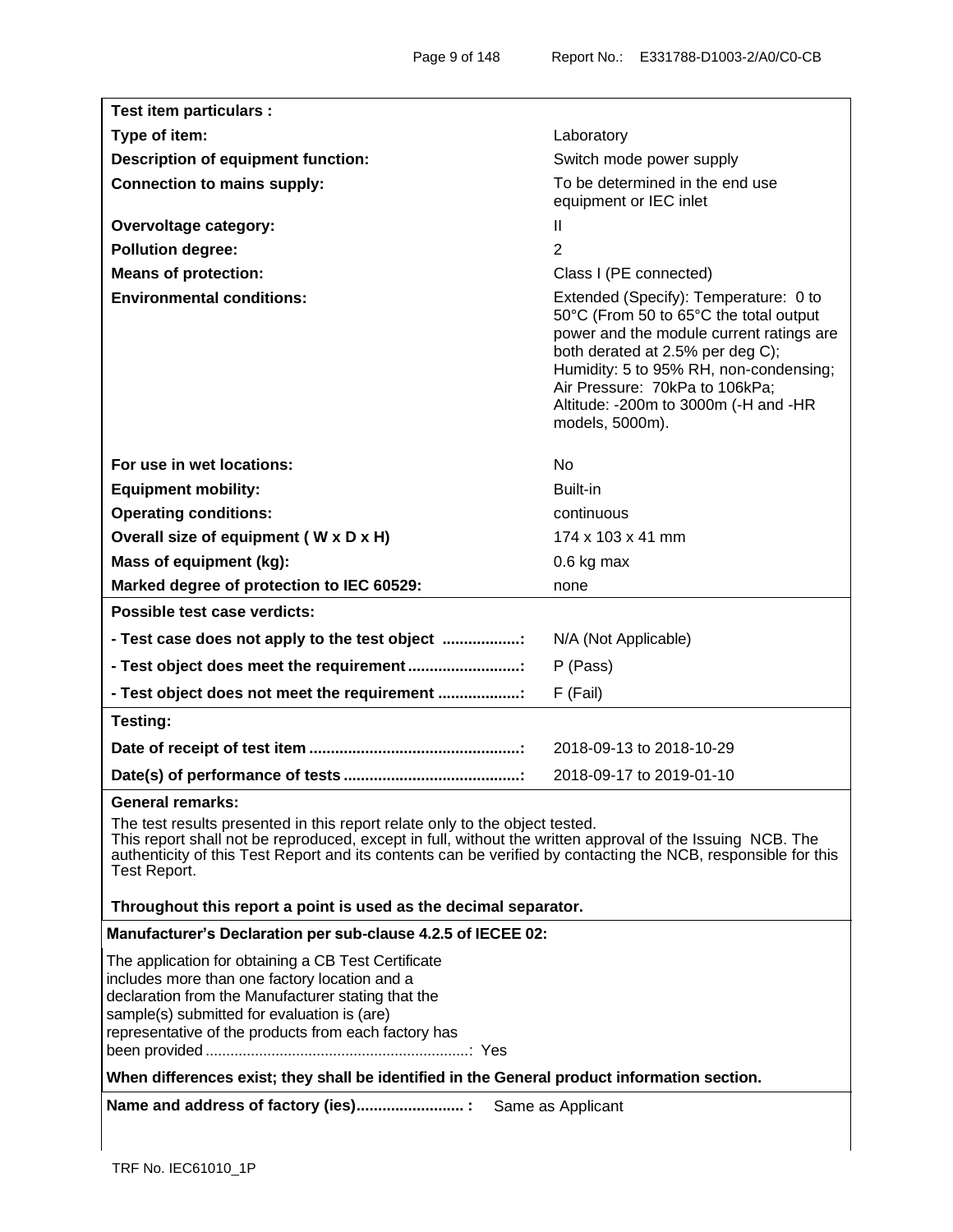PANYU TRIO MICROTRONIC CO. LTD SHIJI INDUSTRIAL ESTATE DONGYONG NANSHA GUANGZHOU, GUANGDONG CHINA

TRIO-TRONICS (THAILAND) LTD. "7/295 MU.6, MAP YANG PHON SUB-DISTRICT, PLUAK DAENG DISTRICT" RAYONG PROVINCE THAILAND

# **General product information and other remarks:**

## **Report Summary**

All applicable tests according to the referenced standard(s) have been carried out. Refer to the Report Modifications for any modifications made to this report.

## **Product Description**

NV175 or NV-175 series . Switch mode power supplies for building into end equipment.

## **Additional Information**

Cooling for NV175 or NV-175 series units with customer supplied air (open frame, U and C options):

The following method must be used for determining the safe operation of PSUs.

The components listed in the following table must not exceed the temperatures given. To determine the component temperatures the heating tests must be conducted in accordance with the requirements of the standard concerned. Consideration should also be given to the requirements of other safety standards. Test requirements include: PSU to be fitted in its end-use equipment and operated under the most adverse conditions permitted in the end-use equipment handbook/specification and which will result in the highest temperatures in the PSU. To determine the most adverse conditions consideration should be given to the end use equipment maximum operating ambient, the PSU loading and input voltage, ventilation, end use equipment orientation, the position of doors & covers, etc. Temperatures should be monitored using type K fine wire thermocouples (secured with cyanoacrylate adhesive, or similar) placed on the hottest part of the component (out of any direct airflow) and the equipment should be run until all temperatures have stabilized. See handbooks for component locations.

| Circuit Ref.          | Description                          | Max. Temperature (°C) |          |
|-----------------------|--------------------------------------|-----------------------|----------|
| L3, L7                | Common mode choke winding            | 140                   |          |
| C1, C4                | X capacitors                         | 100                   |          |
| C6, C12               | Capacitor                            |                       | 105      |
| L <sub>2</sub>        | Boost choke winding                  | 130                   |          |
| C7                    | Electrolytic capacitor               | 70 (105)              |          |
| T1, T2                | <b>Transformer winding</b>           |                       | 130      |
| XU3                   | Control board optocoupler            | 100                   |          |
| <b>TX701</b>          | Global option transformer            | 90                    |          |
| L5                    | Channel 1 Output choke               | 125                   |          |
| <b>XL401</b>          | Channel 2 Output choke               | 125                   |          |
| <b>XL601</b>          | 5L channel 2 output choke            | 125                   |          |
| <b>XU601</b>          | 5L channel 2 IC                      | 115                   |          |
| <b>XL501 or XL601</b> | Channel 3 and 4 output choke         |                       | 125      |
| $IC1*$                | Channel 4 Voltage regulator          | 110                   |          |
| XQ406                 | Ch <sub>2</sub> highside FET (SMA 2) |                       | 115      |
| XV504                 | Ch3 highside FET (SMA 3)             |                       | 115      |
| <b>XU601</b>          | Ch4 IC (SMA 4)                       |                       | 115      |
| Various               | All other electrolytic capacitors    |                       | 90 (105) |
| * 1A channel 4 only   |                                      |                       |          |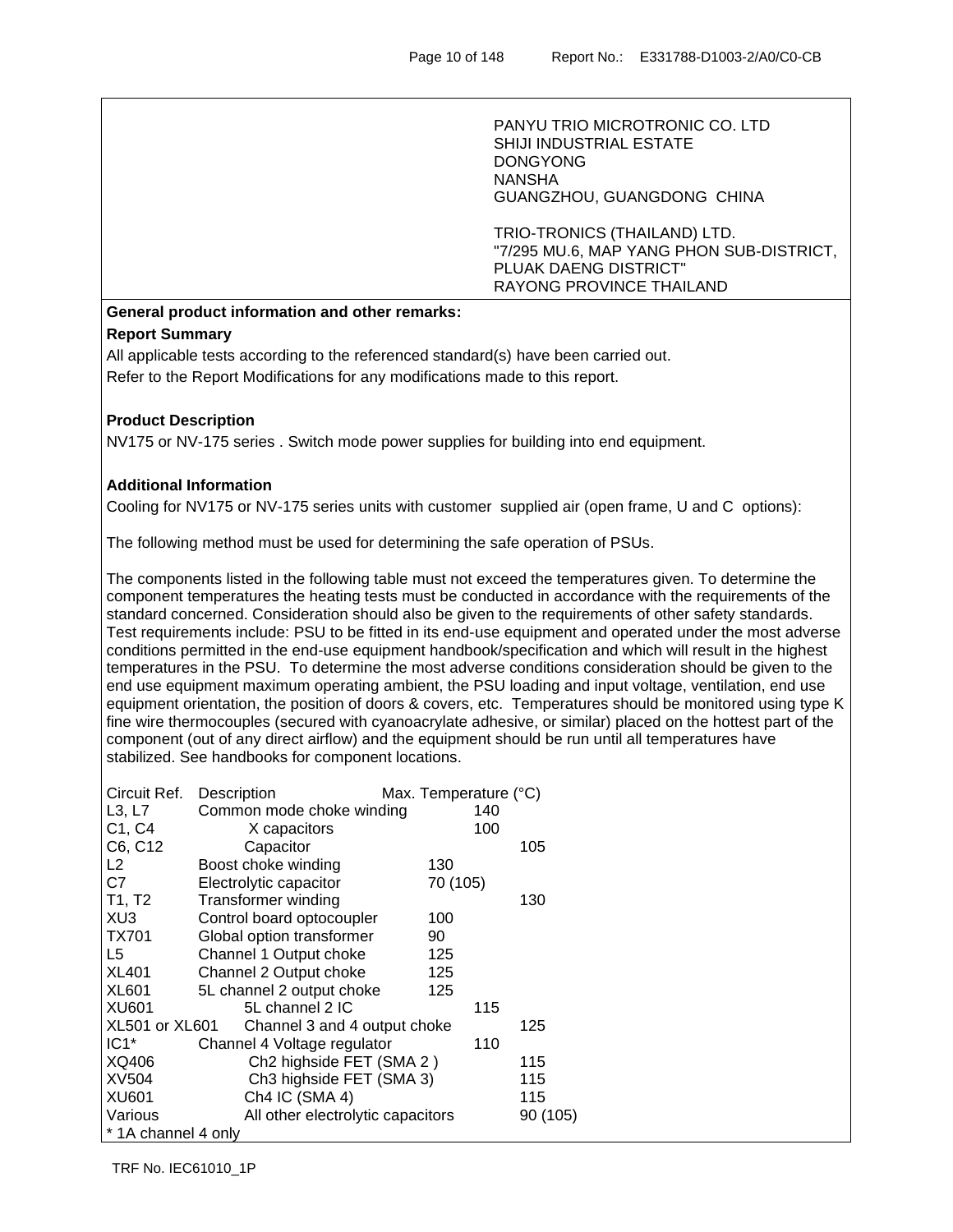Higher temperatures limits (in brackets) may be used but product life may be reduced.

No tests conducted under this investigation due to reissue of CB Test Report Ref. No.EE331788-D1003- 1/A0/C0-ULCB. All required tests were carried out under the original investigation

This report is a reissue of CBTR Ref. No.E331788-D1003-1/A0/C0-ULCB and CB Test Certificate Ref. No. DK-80454-UL. Based on the previously conducted testing and the review of product technical

documentation including photos, schematics, wiring diagrams and similar, has been determined that the product continues to comply with the standard.

The original report was modified to include the following changes:

- The standard has been ugraded to the latest revision date.

- Standards were updated on critical omponent list

- Components licenses were attached to the report

- Factory TRIO-TRONICS (THAILAND) LTD.was added to the report

- Capacitor Murata SA series and RA series with the same electrical ratings has been added as alternate to critical component list.

No testing was deemed necessary.

#### **Technical Considerations**

• The product was investigated to the following standards:

Main Standard(s):

IEC 61010-1:2010/AMD1:2016/COR1:2019

From Country Differences:

- USA: UL 61010-1, 3rd Edition, May 11, 2012, Revised July 19, 2019

- Canada: CAN/CSA-C22.2 No. 61010-1(2012-05), 3rd Edition, with revisions through 2018-11
- EU Group: EN 61010-1:2010/A1:2019 (Edition 3.1)

#### Additional Standards:

N/A

- The following additional investigations were conducted: N/A
- The product was not investigated to the following standards or clauses: N/A
- The following accessories were investigated for use with the product: N/A
- Equipment class: Class I

Equipment type: For building in

The product was submitted and tested for use at the maximum recommended ambient

temperature (Tmra) of 50°C (full load): 65°C maximum (output de-rated 2.5% /°C above 50°C)

Evaluated for a maximum altitude of 3000m (5000m for the -H and -HR models)

For any non-certification testing - Unless specified otherwise in this report, the compliance "Decision Rule" is based on Simple Acceptance (Measurement Uncertainty is not taken into account when making a statement of conformity)

#### **Engineering Conditions of Acceptability**

When installed in an end-product, consideration must be given to the following:

This component has been judged on the basis of the creepage and clearances required in the indicated Standards, which would cover the component itself if submitted for Listing: UL 61010-1, 3rd Edition, May 11, 2012, Revised July 19, 2019, CAN/CSA-C22.2 No. 61010-1(2012-05), 3rd Edition, with revisions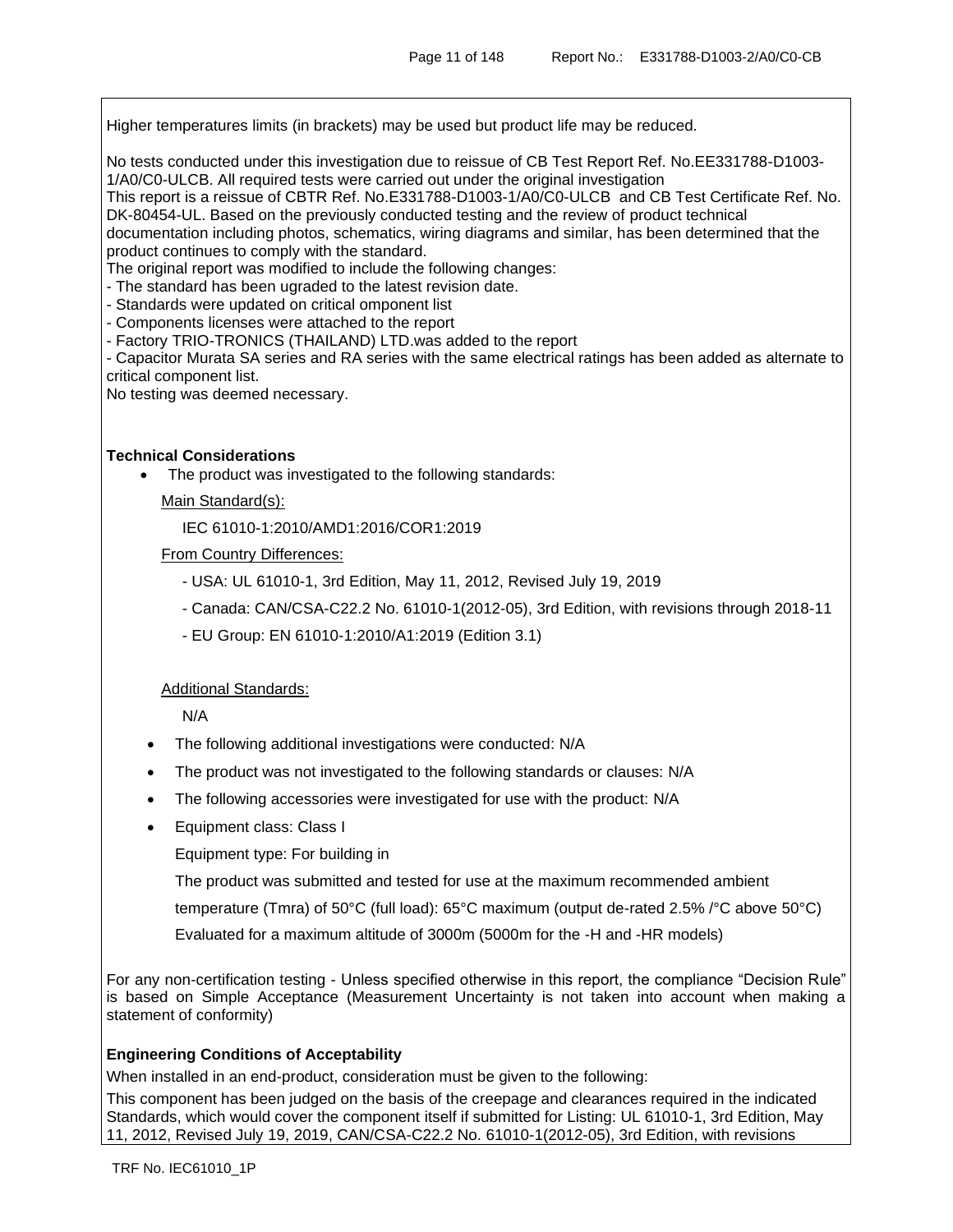through 2018-11, IEC 61010-1:2010/AMD1:2016/COR1:2019, EN 61010-1:2010/A1:2019 (Edition 3.1) The end-product shall consider that: The enclosure does not serve as a fire/electrical/mechanical enclosure (except the IEC inlet version end cover) The need for the following shall be considered in the end-product: Bonding to protective earthing terminal (Class I construction) MAINS disconnect device (except the IEC inlet) The output connectors are Not investigated for field wiring Creepage and clearance distances were based on a maximum working voltage of 337 Vrms; 616 Vpeak Primary to Secondary 337 Vrms; 608 Vpeak Primary to Earth Insulation between primary circuits and accessible dead metal complies with the requirements for Basic insulation Insulation between primary and secondary circuits complies with the requirements forReinforced insulation The following tests shall be performed in the end-product evaluationDielectric Strength Temperature (customer air models) The unit is considered acceptable for use at on a max branch circuit of 20 A The unit is considered acceptable for use in a max ambient of 50°C (full load): 65°C maximum (output derated 2.5% /°C above 50°C) End-product temperature tests for power supplies shall consider that the following transformers employ the indicated insulation system Transformer T1, T2, TX701 Class F (155 °C) End-product dielectric strength tests shall be based on the maximum working voltage of 337 Vrms; 616 Vpeak Primary to Secondary 337 Vrms; 608 Vpeak Primary to Earth At input frequencies above 63Hz Clause 6.4.4a requires investigation in the end application Customer air models must be thermally tested as described in the Additional Information Input connector is: Not investigated for field wiring Input connector J2 pin 1 was investigated as the protective bonding terminal for the product The risk associated with clause 5.4.5 requires assessment in the end equipment Multilayer PWB's accepted under CBTR Ref. No.: E349607-A23 dated 2014-07-31 and letter report, Enclosure Multi-layer PWB Letter Reports of this report.

#### **Report Modifications**

| Date Modified<br>(Year-Month-Day) | Modifications Made (include Report Reference Number)                                                                                                                                                                                                                                                                                                                                                                                                                                                                                                                                                                                                                                                                                                                                                                                                                                                                                                                                                                                                                                                                                                                                                                                                                                                                          | Modified By |
|-----------------------------------|-------------------------------------------------------------------------------------------------------------------------------------------------------------------------------------------------------------------------------------------------------------------------------------------------------------------------------------------------------------------------------------------------------------------------------------------------------------------------------------------------------------------------------------------------------------------------------------------------------------------------------------------------------------------------------------------------------------------------------------------------------------------------------------------------------------------------------------------------------------------------------------------------------------------------------------------------------------------------------------------------------------------------------------------------------------------------------------------------------------------------------------------------------------------------------------------------------------------------------------------------------------------------------------------------------------------------------|-------------|
| 2019-01-25                        | This report is a reissue of CBTR Ref. No.: E331788-A18-CB-<br>1-1, CB Test Certificate Ref. No.DK-34077-A1-UL dated 2015-<br>08-14 to include the following changes and additions:<br>1. Updates to the list of critical components include fuse F1<br>(add Schurter AG: SPT series), C1, C4 X capacitors (add<br>interchangeable), C8 Y capacitor (deleted Kemet ERP 610<br>series and add interchangeable), Y-Capacitors C2 and C3<br>(deleted Kemet ERP 610 series and add interchangeable);<br>2. Addition of 12V alternative fan (Sunonwealth: MF40201VX);<br>3. Addition of alternative fuse (Schurter AG: SPT series);<br>4. Updates to the enclosures as applicable include diagrams<br>(for Supplement ID 4-01, change description to "T1 and T2<br>main transformers", Update to latest diagram set; for<br>Supplement ID 4-02, Add diagram set with description "TX701<br>standby transformers"), manuals (for Supplement ID 6-01 and<br>6-02, Update with latest revision), marking plate (for<br>Supplement ID 13-01 and 13-02, Update with latest revision),<br>manufacturers factory location declaration (for Supplement ID<br>7-01, Update with latest revision) and Photographs (for<br>Supplement ID 3-01, Change description to external with<br>cover; for Supplement ID 3-04, Change description to IEC | Jay Lu      |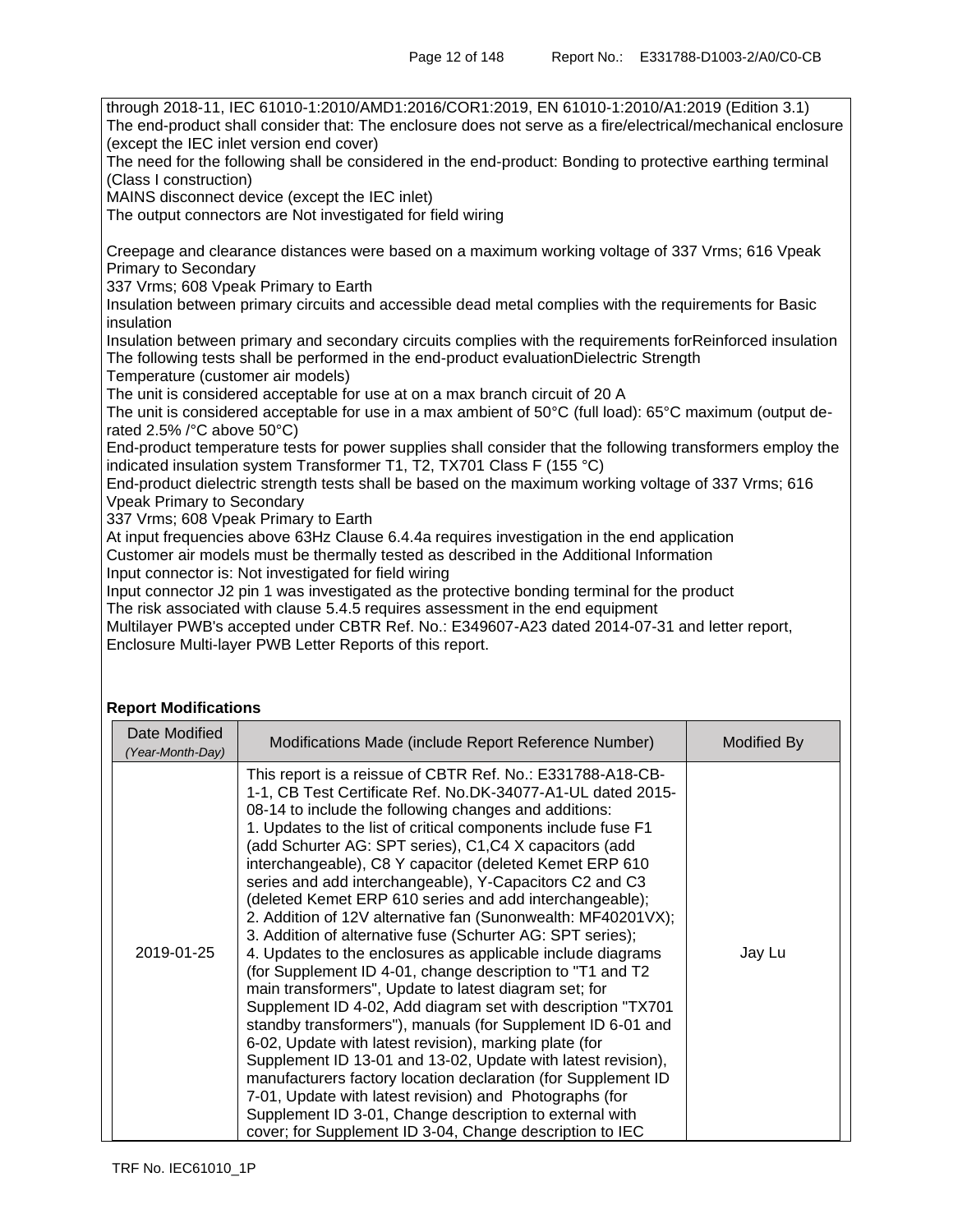|            | inlet), no technical changed.                                                                                                                                                                                                                                                                                                                                                                                                                                                                                                                                                                                                                                                                                                                                                                                                                                                                                                                                                                                                                                                  |                     |
|------------|--------------------------------------------------------------------------------------------------------------------------------------------------------------------------------------------------------------------------------------------------------------------------------------------------------------------------------------------------------------------------------------------------------------------------------------------------------------------------------------------------------------------------------------------------------------------------------------------------------------------------------------------------------------------------------------------------------------------------------------------------------------------------------------------------------------------------------------------------------------------------------------------------------------------------------------------------------------------------------------------------------------------------------------------------------------------------------|---------------------|
|            | Additional tests of clause 4.4.1, 4.4.2.5, 4.4.2.10, 6.8 and<br>10.1-10.4 were carried out on the appliance which matched<br>alternative components. All other required tests were<br>conducted under the original investigation in CB Test Reports<br>Ref. E331788-A18-CB-1 & CB Certificate No. DK-34077-UL,<br>E331788-A18-CB-1-1 & CB Test Certificate Ref. No.DK-<br>34077-A1-UL.                                                                                                                                                                                                                                                                                                                                                                                                                                                                                                                                                                                                                                                                                         |                     |
|            | Based on the previously conducted testing, limited testing for<br>this report and the review of product technical documentation<br>including photos, schematics, wiring diagrams and similar, it<br>has been determined that the product complies with the<br>standard.                                                                                                                                                                                                                                                                                                                                                                                                                                                                                                                                                                                                                                                                                                                                                                                                        |                     |
| 2021-11-16 | No tests conducted under this investigation due to reissue of<br>CB Test Report Ref. No.EE331788-D1003-1/A0/C0-ULCB. All<br>required tests were carried out under the original investigation<br>This report is a reissue of CBTR Ref. No.E331788-D1003-<br>1/A0/C0-ULCB and CB Test Certificate Ref. No. DK-80454-<br>UL. Based on the previously conducted testing and the review<br>of product technical documentation including photos,<br>schematics, wiring diagrams and similar, has been determined<br>that the product continues to comply with the standard.<br>The original report was modified to include the following<br>changes:<br>- The standard has been ugraded to the latest revision date.<br>- Standards were updated on critical omponent list<br>- Components licenses were attached to the report<br>- Factory TRIO-TRONICS (THAILAND) LTD.was added to the<br>report<br>- Capacitor Murata SA series and RA series with the same<br>electrical ratings has been added as alternate to critical<br>component list.<br>No testing was deemed necessary. | <b>Marcin Zurek</b> |
|            |                                                                                                                                                                                                                                                                                                                                                                                                                                                                                                                                                                                                                                                                                                                                                                                                                                                                                                                                                                                                                                                                                |                     |

## **Description of model differences:**

NV175 or NV-175 models as described below:

Units may be marked with a Product Code: K1x or Q1x where x may be any number of letters and/or numbers 0 to 9.

Unit Configuration (Description :) Code may be prefixed by NS # followed by / or - (where # may be any number of characters indicating non- safety related model differences).

Unit Configuration Code:

NVx-abcde-f-g-h-ijk

where:

 $x = 1$  for 175

 $a =$  Number of Outputs : 1, 2, 3 or 4

b = Channel 1 Output Voltage†: 5, T, F, E or G

c = Channel 2 Output Voltage†: 1 , 2, 3, 5, 5L, 7, F or 0

d = Channel 3 Output Voltage†: 3L, 5L, 7, TL, FL, T, F, G followed by Y for negative output or 0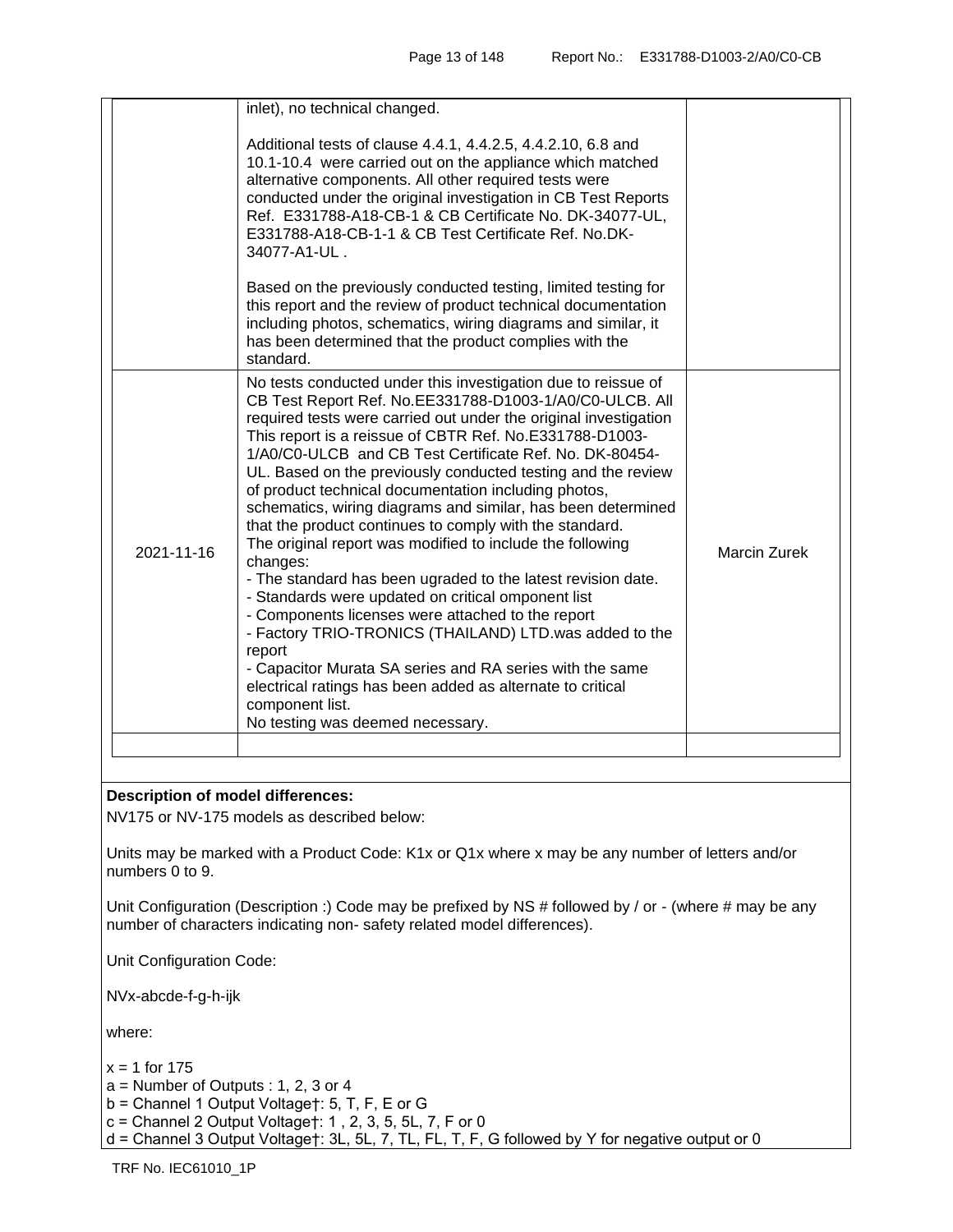e = Channel 4 Output Voltage†: 3H, 5H, 7, T, F, TH, FH, 0H (fan only channel 4 output) followed by V for variable output followed by P for positive output or 0

f = Global Option : N for 5V version, N1 for 12V version, N2 for 13.5V version, N3 for 5V version with ATX compatibility, N4 for 12V version with ATX compatibility, N5 for 13.5V version with ATX, N6 for 12-13.5V version, N7 for 12-13.5V version with ATX or nothing for no Global Option present

g = U for U chassis, C for U chassis and cover, F for U chassis and cover with fan, I for U chassis and cover with fan and IEC inlet or nothing for Open Frame

h = Blank is the standard upright output connector, R is for the right angle output connector, H is for high altitude, HR is for high altitude with right angle output connector, M is for IEC60601-1, MR is for IEC60601- 1 spacings with right angle connector

ijk = Three numbers from 0 to 9 which denotes various output voltages and currents within the specified ranges of each output for a particular unit or blank for standard output settings

† Table1: Output Voltage Cross Reference

Voltage

|                | Designation Output Volta |
|----------------|--------------------------|
| 0              | Omit output              |
| Α              | 1.5                      |
| 1              | 1.8                      |
| B              | 2                        |
| $\frac{2}{3}$  | 2.7                      |
|                | 3.3                      |
| 5              | 5                        |
| $\overline{7}$ | 7                        |
| T              | 12                       |
| F              | 15                       |
| E              | 18                       |
| G              | 24                       |

Output channels and Global Options ratings are in accordance with the following table subject to variations and limitations of use below:

| <b>Output Channel</b> |                |    |                   |             |             |      |      | Designation Vout Adj. Range Output Current |
|-----------------------|----------------|----|-------------------|-------------|-------------|------|------|--------------------------------------------|
| CH <sub>1</sub>       | 5              |    | 5.                | $5 - 5.5$   |             | 25A  |      |                                            |
|                       | Т              |    | 12                | $12 - 15.5$ |             |      | 15A  |                                            |
|                       | F              |    | 15                | $12 - 15.5$ |             |      | 15A  |                                            |
|                       | Е              |    | 18                | $16 - 20$   |             |      | 10A  |                                            |
|                       | G              |    | 24                | $24 - 28.5$ |             |      | 7.5A |                                            |
| CH <sub>2</sub>       | 1              |    | 1.8               | $0.9 - 3.8$ |             |      | 15A  |                                            |
|                       | $\frac{2}{3}$  |    | 2.7               | $2.5 - 3.8$ |             |      | 15A  |                                            |
|                       |                |    | 3.3               | $2.5 - 3.8$ |             |      | 15A  |                                            |
| CH2 (CH1 12V)         |                | 5  |                   | 5           | $3.3 - 5.5$ |      |      | 10A                                        |
| CH2 (CH1 15V)         |                | 5  |                   | 5           | $3.3 - 5.5$ |      |      | 10A                                        |
| CH2 (CH1 24V)         |                | 5L |                   | 5           | Fixed       |      | 2Α   |                                            |
|                       | 5              |    | 5                 | $3.3 - 5.5$ |             |      | 8A   |                                            |
|                       | $\overline{7}$ |    | $\overline{7}$    | $5.5 - 8$   |             | 5.5A |      |                                            |
|                       | F              |    | 15                | 12-15.5     |             |      | 6A   |                                            |
| CH <sub>3</sub>       | $\overline{7}$ |    | +/-7              | $7 - 8$     |             | 5A   |      |                                            |
|                       | T              |    | $+/-12$ 12 - 15   |             |             |      | 5A   |                                            |
|                       | F              |    | $+/-15$ 12 - 15   |             |             |      | 5A   |                                            |
|                       | G              |    | $+/-24$ 18 - 24.5 |             |             |      | 2.5A |                                            |
|                       | 3L             |    | $+/-3.3$ Fixed    |             |             | 2A   |      |                                            |
|                       | 5L             |    | +/-5 Fixed        |             |             | 2A   |      |                                            |
|                       | TL             |    | $+/-12$ Fixed     |             |             | 2A   |      |                                            |
|                       | FL             |    | $+/-15$ Fixed     |             |             | 2A   |      |                                            |
| CH <sub>4</sub>       | 3H             |    | $+/-3.3$ Fixed    |             |             | 2A   |      |                                            |
|                       | 5H             |    | +/-5              | Fixed       |             | 2A   |      |                                            |
|                       | $\overline{7}$ |    | $+/-7$            | $7 - 8$     |             | 1A   |      |                                            |
|                       | Τ              |    | $+/-12$ Fixed     |             |             | 1Α   |      |                                            |
|                       | F              |    | $+/-15$ Fixed     |             |             | 1Α   |      |                                            |

TRF No. IEC61010\_1P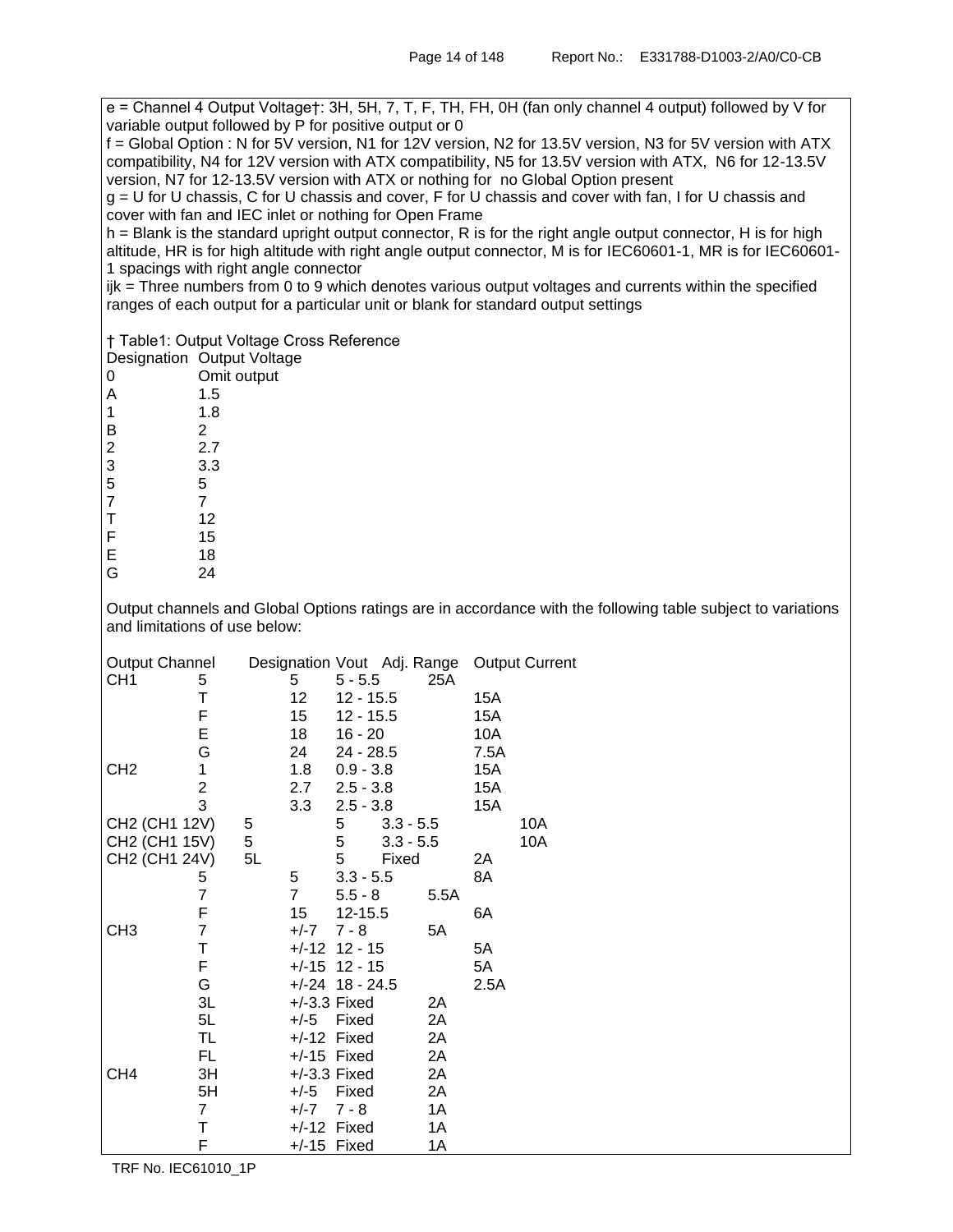| $+/-12$ Fixed<br>2A<br>TH                                                                        |                                                                                                              |
|--------------------------------------------------------------------------------------------------|--------------------------------------------------------------------------------------------------------------|
| FH.<br>2A<br>$+/-15$ Fixed                                                                       |                                                                                                              |
| $+/-12$ 12 - 15<br><b>THV</b>                                                                    | 2A                                                                                                           |
| <b>FHV</b><br>$+/-15$ 12 - 15                                                                    | 2A                                                                                                           |
| CH4 (fan output)<br>OH<br>$\blacksquare$                                                         |                                                                                                              |
| <b>Global Option</b><br>N<br>5<br>Fixed                                                          | 2A                                                                                                           |
| N1<br>12 <sup>°</sup><br>Fixed<br>1A                                                             |                                                                                                              |
| N2<br>13.5<br>Fixed<br>1A                                                                        |                                                                                                              |
| N3<br>5(ATX)<br>Fixed                                                                            | 2A                                                                                                           |
| N4<br>12(ATX)<br>Fixed                                                                           | 1A                                                                                                           |
| 13.5(ATX)Fixed<br>N <sub>5</sub>                                                                 | 1A                                                                                                           |
| $12 - 13.5*$<br>N <sub>6</sub><br>12                                                             | 1A                                                                                                           |
| N7<br>12(ATX)<br>$12 - 13.5^*$                                                                   | 1A                                                                                                           |
| Channels 1 and 2 combined output currents must not exceed 25A                                    |                                                                                                              |
| *Can only be set at the factory.                                                                 |                                                                                                              |
|                                                                                                  |                                                                                                              |
| Variations and limitations of use:                                                               |                                                                                                              |
|                                                                                                  | All NV175 or NV-175 PSUs can output 180W except 5V channel 1 models which can output 175W. These             |
|                                                                                                  | power ratings are for channels 1 to 4. The global option output can be run in addition to the channel 1 to 4 |
| maximum power outputs.                                                                           |                                                                                                              |
|                                                                                                  |                                                                                                              |
| Units with channel 1 T and G outputs (no other channels fitted) have a peak power output of 200W |                                                                                                              |
| including the global option with the following duty cycles:                                      |                                                                                                              |
|                                                                                                  |                                                                                                              |
| In any 5 minutes 30% at 200W followed by 70% at 171W (average 180W)                              |                                                                                                              |
| In any 5 minutes 20% at 200W followed by 80% at 175W (average 180W)                              |                                                                                                              |
|                                                                                                  |                                                                                                              |
| Options -H and -HR meet spacings for 5000m.                                                      |                                                                                                              |
|                                                                                                  |                                                                                                              |
| Options -M and -MR meet IEC60601-1 Edition 2 Reinforced spacing's with the following limitations |                                                                                                              |
| (interpolated creepage spacings):                                                                |                                                                                                              |
|                                                                                                  |                                                                                                              |
| Channel 1 cannot be 5V model (T1 and T2 with foils)                                              |                                                                                                              |
| Channel 2 cannot be fitted                                                                       |                                                                                                              |
| Cannot be global option variants                                                                 |                                                                                                              |
|                                                                                                  |                                                                                                              |
| Fan versions:                                                                                    |                                                                                                              |
|                                                                                                  |                                                                                                              |
| Channel 1 with G output, 25V maximum with 5V channel 2 maximum output current of 7A.             |                                                                                                              |
| Channel 1 with G output, 25V maximum with 7V channel 2 maximum output current of 5.5A.           |                                                                                                              |
| Channel 1 with G output, 5L channel 2 maximum output current 1.8A.                               |                                                                                                              |
| Channel 2 with T and F outputs, channel 2 maximum output current of 9A.                          |                                                                                                              |
| Channel 4 maximum output current of 1.5A                                                         |                                                                                                              |
|                                                                                                  |                                                                                                              |
| voltage range 22.5V to 28V with maximum current of 7.5A and maximum power of 180W                | Model NV1-1G000 (with or without global option or -M/-MR option) may also be run with Channel 1 output       |
|                                                                                                  |                                                                                                              |
|                                                                                                  | Model NV1-1G000 (with or without -M option) may also be run at 80Vac to 264Vac input, output: 24V to         |
| 28V at 6.25A maximum current and 150W maximum power.                                             |                                                                                                              |
|                                                                                                  |                                                                                                              |
| The products listed in the following table are typical examples:                                 |                                                                                                              |
|                                                                                                  |                                                                                                              |
| Model<br>CH <sub>1</sub><br>CH <sub>2</sub><br>CH <sub>3</sub>                                   | CH <sub>4</sub><br><b>Global Option</b>                                                                      |
| NV1-453FF 5V/25A<br>3.3V/15A<br>15V/5A                                                           | 15V/1A                                                                                                       |
| NV1-4G5FFH-N3<br>15V/5A<br>24V/7.5A<br>5V/8A                                                     | 15V/2A<br>5V/2A                                                                                              |
| NV1-350TT-N<br>5V/25A<br>12V/5A                                                                  | 12V/1A<br>5V/2A                                                                                              |
| NV1-453TT-N1<br>5V/25A<br>3.3V/15A                                                               | 12V/1A<br>12V/5A<br>12V/1A                                                                                   |
| NV1-250T0-N2<br>5V/25A<br>12V/5A                                                                 | 13.5V/1A                                                                                                     |